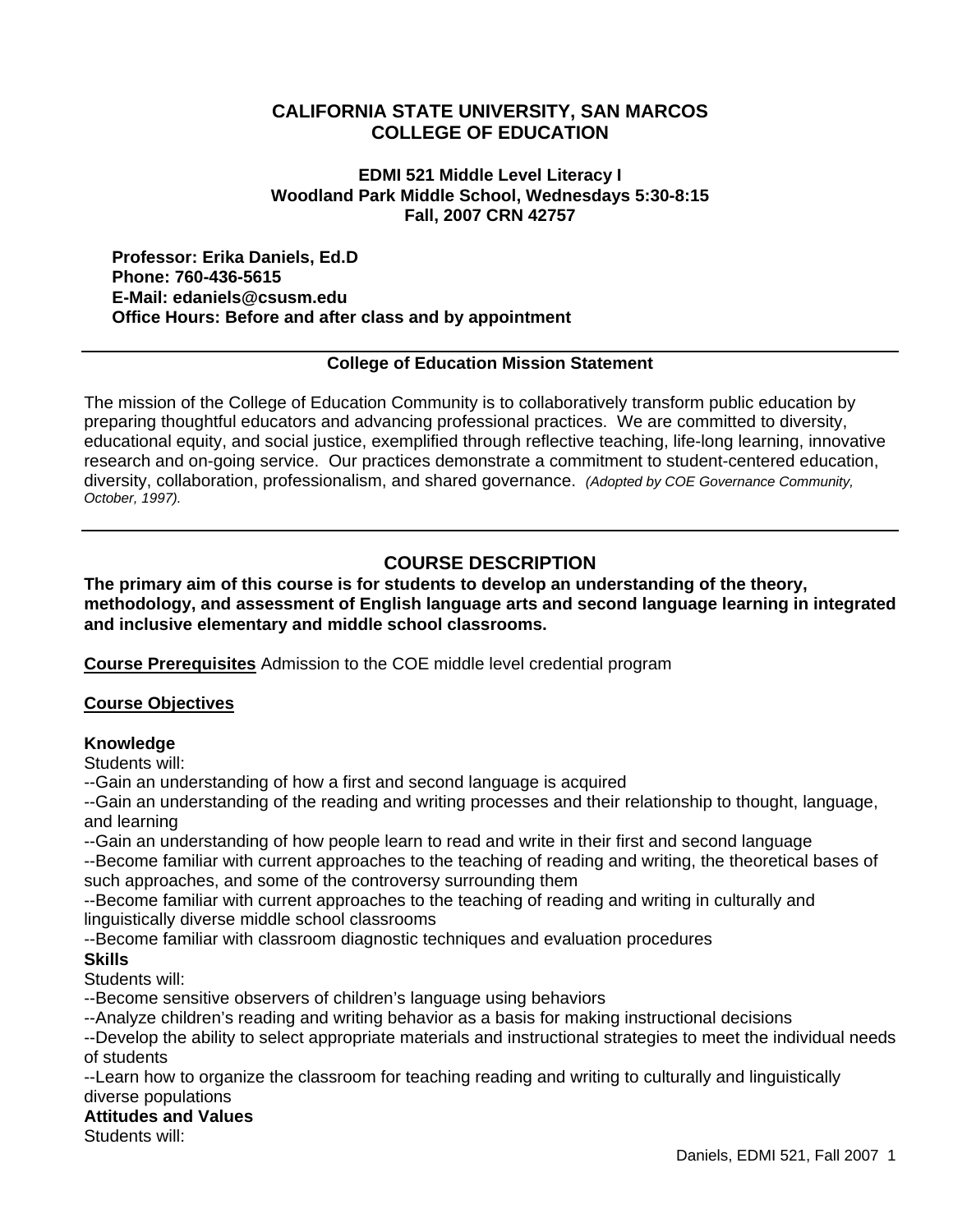--Develop an appreciation for the natural language abilities children possess for processing and producing print

--Develop an appreciation for the need and value of integrating reading and writing into all areas of the curriculum

--Affirm the importance of a rich environment for developing an effective language arts program

--Develop a sensitivity to and appreciation for culturally and linguistically diverse learners

--Develop an appreciation for the importance of reading and writing for their own personal and professional growth

--Develop a respect for each student, his/her abilities and background and the student's right to instruction that meets his or her individual needs

#### **Required Texts**

Beers, K. & Samuels, B. (1998). *Into focus: Understanding and creating middle school readers.* Massachusetts: Christopher Gordon. ISBN: 0926842641

Cunningham, P. & Allington, R. (2007). *Classrooms that work, 4th Edition*. New York: Allyn and Bacon ISBN: 9780205493944

Routman, R. (2003). *Reading Essentials*. Portsmouth, NH: Heinemann. 9780325004921

Selected articles on e-reserves through the CSUSM library

Young Adolescent Literature: You will read ONE of the following. We will sign up in class.

 Gantos, Jack, *Joey Pigza Swallowed the Key* Koss, Amy Goldman, *The Cheat* Wilhelm, Douglas, *The Revealers*  Tolan, Stephanie, *Surviving the Applewhites* 

### **Authorization to Teach English Learners**

This credential program has been specifically designed to prepare teachers for the diversity of languages often encountered in California public school classrooms. The authorization to teach English learners is met through the infusion of content and experiences within the credential program, as well as additional coursework. Students successfully completing this program receive a credential with authorization to teach English learners.

*(Approved by CCTC in SB 2042 Program Standards, August 02)*

### **Teacher Performance Expectation (TPE) Competencies**

This course is designed to help teachers seeking the Multiple Subjects Credential to develop the skills, knowledge, and attitudes necessary to assist schools and district in implementing effective programs for all students. The successful candidate will be able to merge theory and practice in order to realize a comprehensive and extensive educational program for all students. The following TPEs are addressed in this course:

TPE 1a-Subject Specific Pedagogical Skills for MS Teaching TPE 4-Making Content Accessible

### **Task Stream, TPEs, and Assignments**

This course requires that you address the TPEs listed above for your Task Stream Electronic Portfolio. You will address these TPEs by completing course assignments. Completion of the course assignments includes submitting them in the appropriate format to your electronic portfolio. Assessment of your TPEs is directly related to the assessment of your course assignments. You will write summary reflections to be submitted, responded to, and archived via Task Stream. We will discuss this further in class and provide lots of support to do this.

http://lynx.csusm.edu/coe/eportfolio/index.asp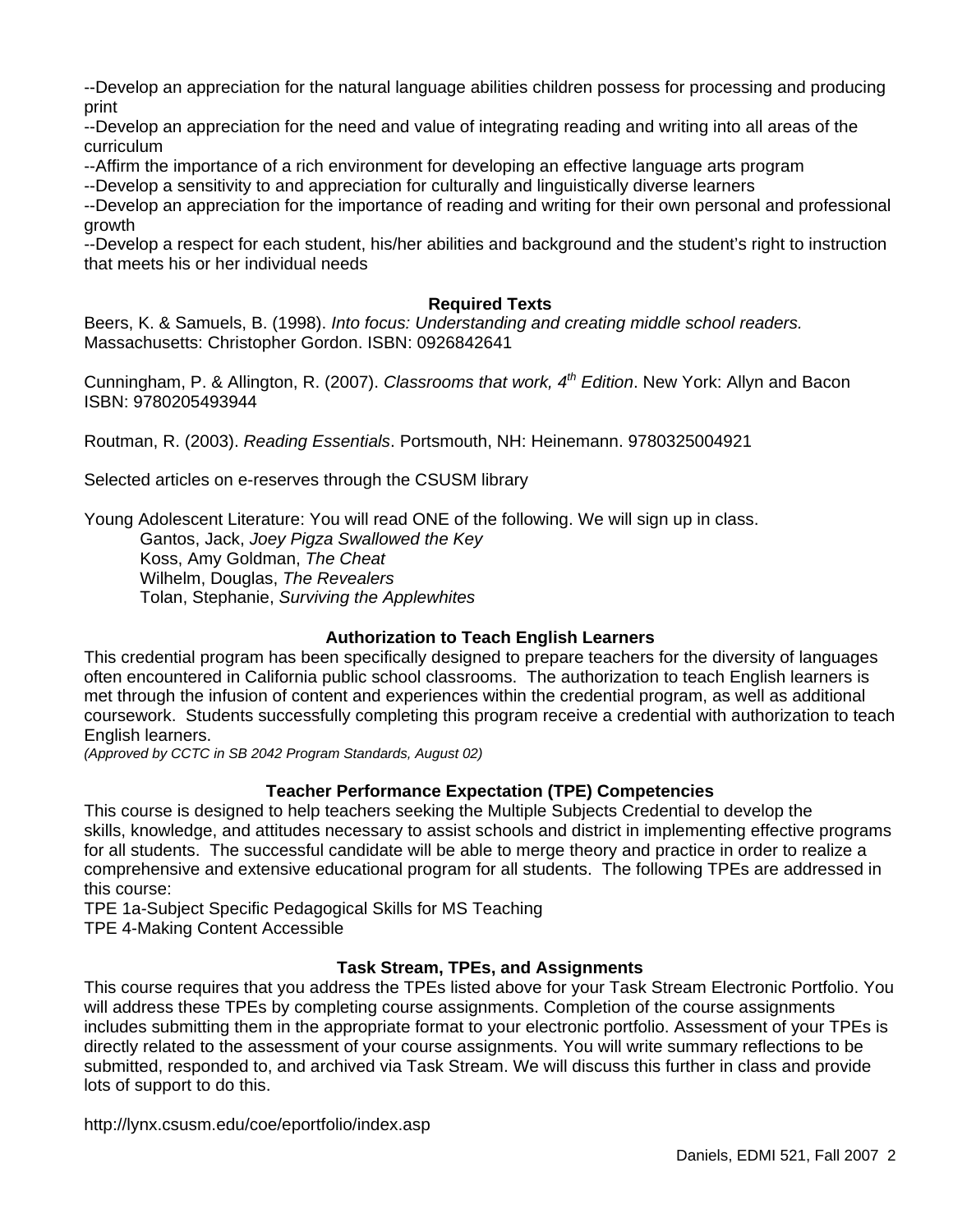This will take you to the CSUSM COE website where you can get help with how to create your electronic portfolio and information on the required elements.

#### http://www.taskstream.com

This is the TaskStream home page where you will register for Taskstream and return to when working on your electronic portfolio.

#### **College of Education Attendance Policy**

Due to the dynamic and interactive nature of courses in the College of Education, all students are expected to attend all classes and participate actively. At a minimum, students must attend more than 80% of class time, or s/he may not receive a passing grade for the course at the discretion of the instructor. Individual instructors may adopt more stringent attendance requirements. Should the student have extenuating circumstances, s/he should contact the instructor as soon as possible. *(Adopted by the COE Governance Community, December, 1997).*

*For this course, 2 absences will lower your grade by one full grade. Notification of an absence does not constitute an excuse.*

#### **Students with Disabilities Requiring Reasonable Accommodations**

Students with disabilities who require reasonable accommodations must be approved for services by providing appropriate and recent documentation to the Office of Disable Student Services (DSS). This office is located in Craven Hall 5205, and can be contacted by phone at (760) 750-4905, or TTY (760) 750- 4909. Students authorized by DSS to receive reasonable accommodations should meet with their instructor during office hours or, in order to ensure confidentiality, in a more private setting.

### **Course Requirements**

Thoughtful Participation – 10 Reading Responses – 20 Choice Assignment – 15 Reading Strategy Lesson Plan – 25 Field Observations – 20 TPE reflective statements – 10

### **Reading Responses (20 points)**

For **each week** (not each chapter) of readings, you will write a response. You may respond in a variety of ways that reflect multiple manners of demonstrating knowledge. Possible formats such as found poems, KWL charts, graphic organizers, etc will be taught in class. You must connect course content to your classroom and observational experiences. This assignment is ongoing and begins with readings for the  $3<sup>rd</sup>$ class session. Journals must be completed BEFORE each class session but will be turned in according to the schedule listed in the course agenda. Entries will be graded according to their comprehensiveness, insightful connections, and deep understanding of the issues.

### **Choice Assignment (15 points)**

You will complete one of the following assignments:

- $\Rightarrow$  RICA study guide
- ⇒ Book review
- $\Rightarrow$  Technology evaluation
- $\Rightarrow$  Mini case study

There is detailed information on each choice in the assignments section of WebCT.

### **Reading Strategy Lesson Plan (25 points)**

You will work alone or with one other person to write a standards-based lesson plan that focuses on teaching comprehension to students at a grade level of your choice. You will learn how to write a lesson plan in your EDMI 511 class, and we will discuss how to teach comprehension in depth in this class. Your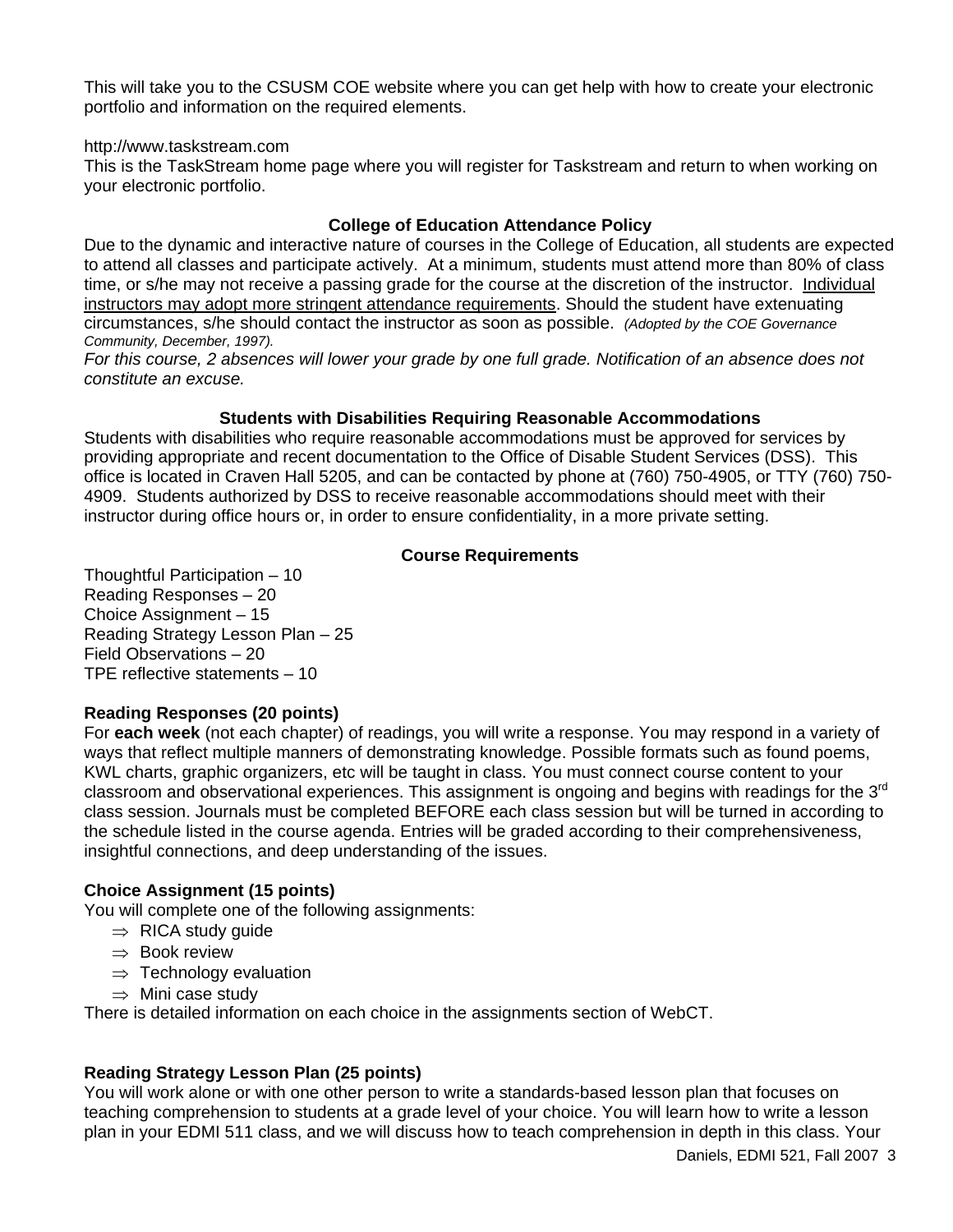lesson plan should be based on one reading standard and demonstrate how you will TEACH, not assess, reading comprehension strategies. Use your learning from EDMI 511 when writing this lesson plan.

*Questions to keep in mind when writing your lesson:* What is the purpose of your lesson? How does it relate to real reading? Are your instructional activities closely connected to a CA content standard? Do your instructional activities take the needs of advanced, struggling, English-language and "regular" learners into account?

*Non-negotiables*: 1) Your lesson must demonstrate an understanding of the needs of "regular," advanced, struggling, second language, and reluctant learners. In other words, you must provide scaffolding for struggling and second language students as well as enrichment for advanced learners. 2) You must first identify the CA content standards, then identify which assessment(s) will allow the students to demonstrate mastery of those standards, and finally explain the instructional activities that will move the students toward mastery. All 3 elements must be closely aligned.

### **Field Observations (20 points)**

Spend time in elementary classrooms to look for evidence of the literacy concepts we discuss in class. You may observe several concepts at work in a single lesson or visit. This is fine. The purposes of this assignment are to see the theory in practice and to learn to recognize effective literacy instruction in action. You will document evidence of the following concepts:

- $\Rightarrow$  Phonemic awareness
- $\Rightarrow$  Concepts about print
- $\Rightarrow$  Phonics and word work
- ⇒ Spelling
- ⇒ Vocabulary
- $\Rightarrow$  Comprehension INSTRUCTION (not assessment)
- $\Rightarrow$  Oral language development
- $\Rightarrow$  Structure of the English language
- $\Rightarrow$  Classroom management, organization, procedures

You do not have to observe a separate lesson on each of the above areas. You might observe more than one area during one lesson or see evidence on bulletin boards or in student work. Document your observations and reflections/analyses in whatever mode best fits your learning style. However, you MUST describe what you think about what you see. Do not merely record notes on what you observed. **You must also explain what you THINK about what you see. Your reflection/analysis is the most important part of this assignment.** 

#### **TPE reflective statements (10 points)**

In EDMS 521, you are specifically responsible for writing a reflective statement for TPEs 1a and 4 in the TaskStream Electronic Portfolio. Each reflection (TPE 1a and 4) should be approximately 200-300 words (the goal is to be succinct, not to count words) and focus on a description, analysis, reflection sequence. *You must attach your reading lesson plan and first grade observation as an artifact to support your ideas for both reflective statements for TPEs 1a and 4.* You may attach other artifacts that also support your ideas. The same artifact may appear in multiple TPE reflections. When you submit each TPE reflection, you will receive feedback from me. When the reflection is finalized, it will become a permanent record in your TaskStream Portfolio. You may return to the TPE at another point in your program and make modifications as your understanding deepens.

Each TPE reflective statement must include:

- 1. a description of the teacher candidate's learning with respect to the specific TPE being addressed (refer to *TPEsat-a-Glance with Salient Features*)
- 2. an analysis of how the attached artifact(s) is (are) evidence of that learning
- 3. a reflection describing personal significance of this learning and/or next steps in the journey toward continuing to meet this TPE

Please each TPE and write a reflection that elaborates on your learning and mastery of this TPE. The reflection should be at least 2 paragraphs in length and include evidence that you have a grasp of Subject-Specific Pedagogical Skill for MST in the area of teaching Reading-Language Arts. In order for the assignment to be complete, students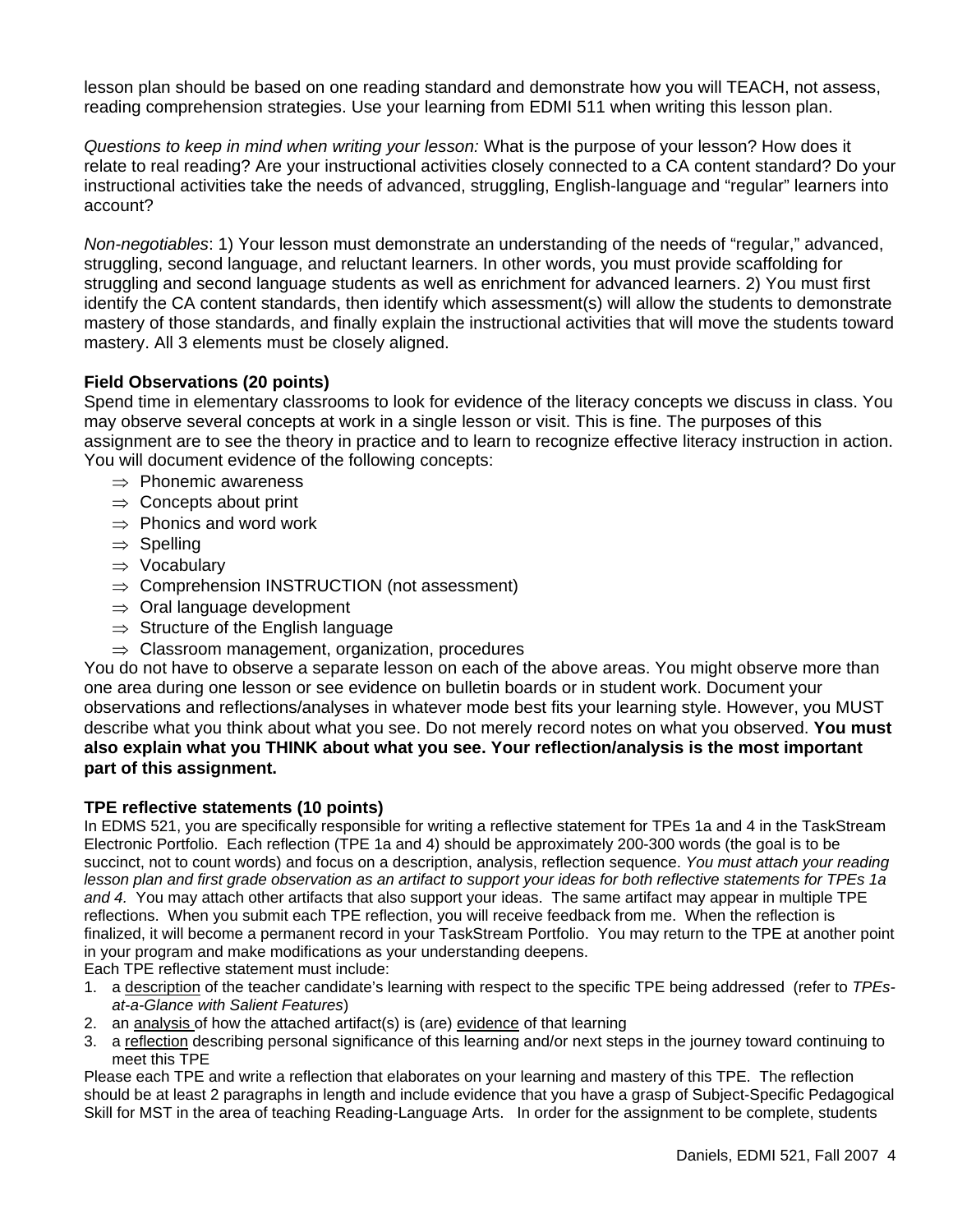must post their observation sheets and reflections it to their Task Stream Account after it is returned with the comment: **Ready to Post**

#### **TPE 1A: Subject-Specific Pedagogical Skills for Multiple Subject Teaching Assignments**  *Teaching Reading-Language Arts in a Multiple Subject Assignment*

*Candidates for a Multiple Subject Teaching Credential demonstrate the ability to teach the state-adopted academic content standards for students in English-Language Arts (K-8). They understand how to deliver a comprehensive program of systematic instruction in word analysis, fluency, and systematic vocabulary development; reading comprehension; literary response and analysis; writing strategies and applications; written and oral English Language conventions; and listening and speaking strategies and applications. They know how to strategically plan and schedule instruction to ensure that students meet or exceed the standards. Candidates create a classroom environment where students learn to read and write, comprehend and compose, appreciate and analyze, and perform and enjoy the language arts. They understand how to make language (e.g., vocabulary, forms, uses) comprehensible to students and the need for students to master foundational skills as a gateway to using all forms of language as tools for thinking, learning, and communicating. They understand how to use instructional materials that include a range of textual, functional and recreational texts and how to teach high quality literature and expository text. They understand that the advanced skills of comprehending narrative and informational texts and literary response and analysis, and the creation of eloquent prose, all depend on a foundation of solid vocabulary, decoding, and wordrecognition skills.* 

*Candidates teach students how to use visual structures such as graphic organizers or outlines to comprehend or produce text, how to comprehend or produce narrative, expository, persuasive and descriptive texts, how to comprehend or produce the complexity of writing forms, purposes, and organizational patterns, and how to have a command of written and oral English-language conventions. They know how to determine the skill level of students through the use of meaningful indicators of reading and language arts proficiency prior to instruction, how to determine whether students are making adequate progress on skills and concepts taught directly, and how to determine the effectiveness of instruction and students' proficiency after instruction.*

#### **TPE 4: Making Content Accessible**

*Candidates for Teaching Credentials incorporate specific strategies, teaching/instructional activities, procedures and*  experiences that address state-adopted academic content standards for students in order to provide a balanced and *comprehensive curriculum. They use instructional materials to reinforce state-adopted academic content standards for students and they prioritize and sequence essential skills and strategies in a logical, coherent manner relative to students' current level of achievement. They vary instructional strategies according to purpose and lesson content. To meet student academic learning needs, candidates explain content clearly and reinforce content in multiple ways, such as the use of written and oral presentation, manipulatives, physical models, visual and performing arts, diagrams, non-verbal communication, and computer technology. They provide opportunities and adequate time for students to practice and apply what they have learned. They distinguish between conversational and academic language, and develop student skills in using and understanding academic language. They teach students strategies*  to read and comprehend a variety of texts and a variety of information sources, in the subject(s) taught. They model *active listening in the classroom. Candidates encourage student creativity and imagination. They motivate students and encourage student effort. When students do not understand content, they take additional steps to foster access and comprehension for all learners. Candidates balance instruction by adjusting lesson designs relative to students' current level of achievement.*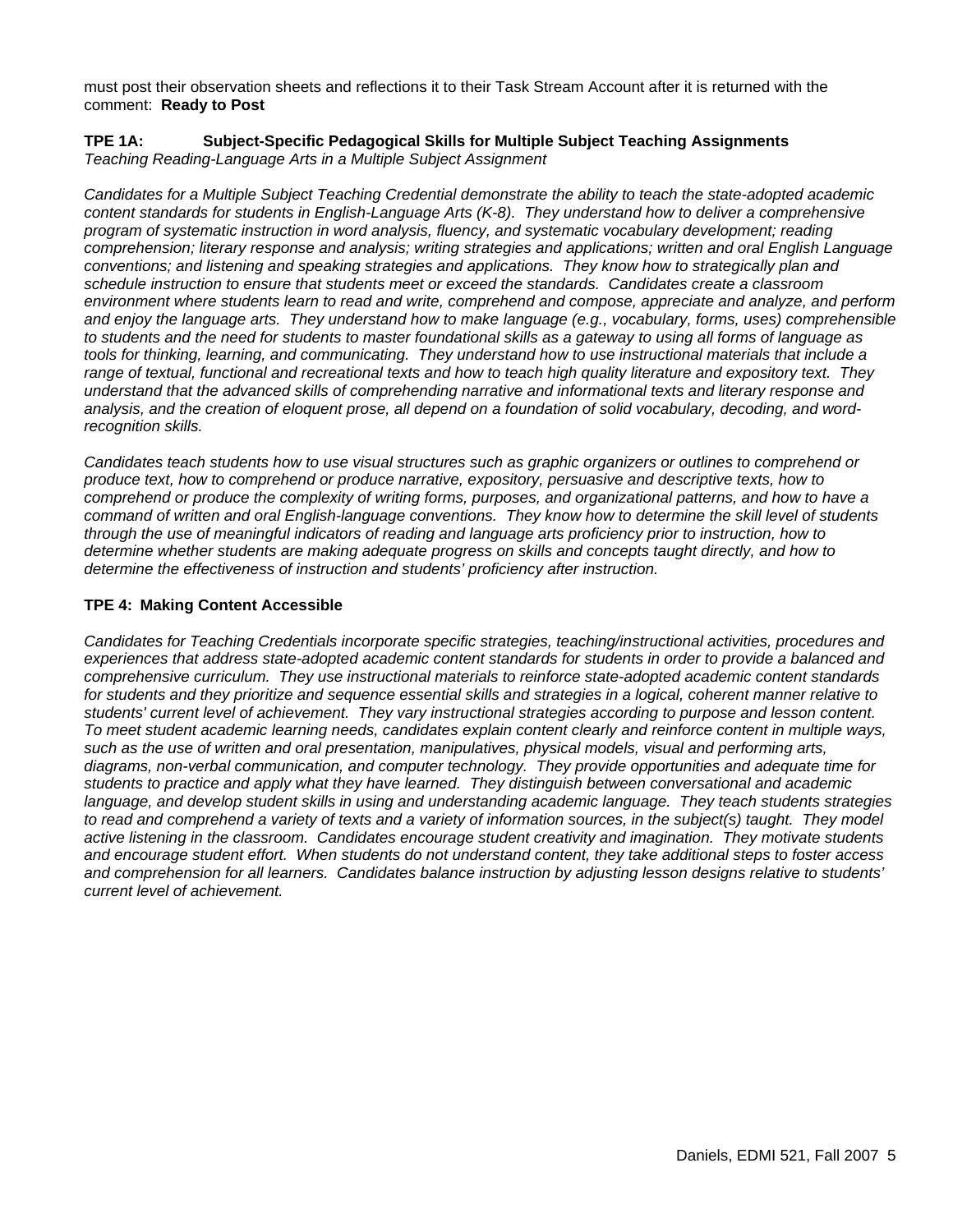Read over the TPE and use it as a foundation to write your reflection. Use sentences, such as,

- In order to make content accessible to all students, I will...,
- I will provide opportunities to practice by ...,
- I will motivate students by … as demonstrated by.

Also, use the concepts of the TPEs, such as,

- I will motivate by ...,
- I will teach by ...
- I will retreach by ...,
- I will provide opportunities for practice by…

#### FOR EXAMPLE:

The development of my lesson plan demonstrates my understanding of Standards Based Instruction and TPE 4: Making Content Accessible. This lesson plan addresses the Language Arts Standard ? for a ?? grade class of varying abilities, skills, and proficiencies. I have used the following materials to reinforce state-adopted academic content standards ??

In my lesson, I have made content accessible to all students in several ways, including ??. ??, and ??. This creates a lesson that is balanced and comprehensive.

I use the following strategies to reinforce content (SDAIE, MULTIPLE INTELLIGENCES, PRIMARY LANGUAGE SUPPORT, VISUAL, MANIPULATIVES, PHYSICAL MODELS, WRITTEN AND ORAL PRESENTATION, VISUAL AND PEERFORMIG ARTS AND DIAGRAMS).

In my lesson, I provide the following opportunities for students to practice and apply what they have learned ??

I motivate students by ??

I am able to incorporate technology by using the following ??

For those students not comprehending, I use the following strategies to reteach and foster access and comprehension for all students ??

I will foster a creative and imaginative atmosphere by

In my lessons, I take into account students' level of achievement by including the following modifications??

#### **Thoughtful Participation (10 points)**

Being a teacher involves more than planning lessons and delivering instruction. You must be able to articulate the reasons behind your curricular decisions, to advocate for students, and to defend policies about which you feel strongly. Engaging in professional conversations with parents, administrators, other teachers, and the public is imperative for teachers today. To that end, I expect that each student will participate actively and thoughtfully in each class session, including the independent assignments.

#### **RECOMMENDED: RICA Resource Notebook**

**This is not part of your grade and will not be turned in unless you choose this for your choice assignment; however I highly recommend that you keep a RICA study guide. The major concepts tested on the RICA are covered in both 521 and 522. If you maintain a study guide, it will help you organize your notes when studying for the exam. This is NOT a course requirement; merely a suggestion. You can find detailed suggestions for creating a RICA notebook in the assignment section of WebCT.**

#### **Grading Standards**

Grades will be assigned based upon the level of connectedness to the instructions specified in this syllabus. I expect that all final work is error-free in terms of grammar, spelling, and punctuation.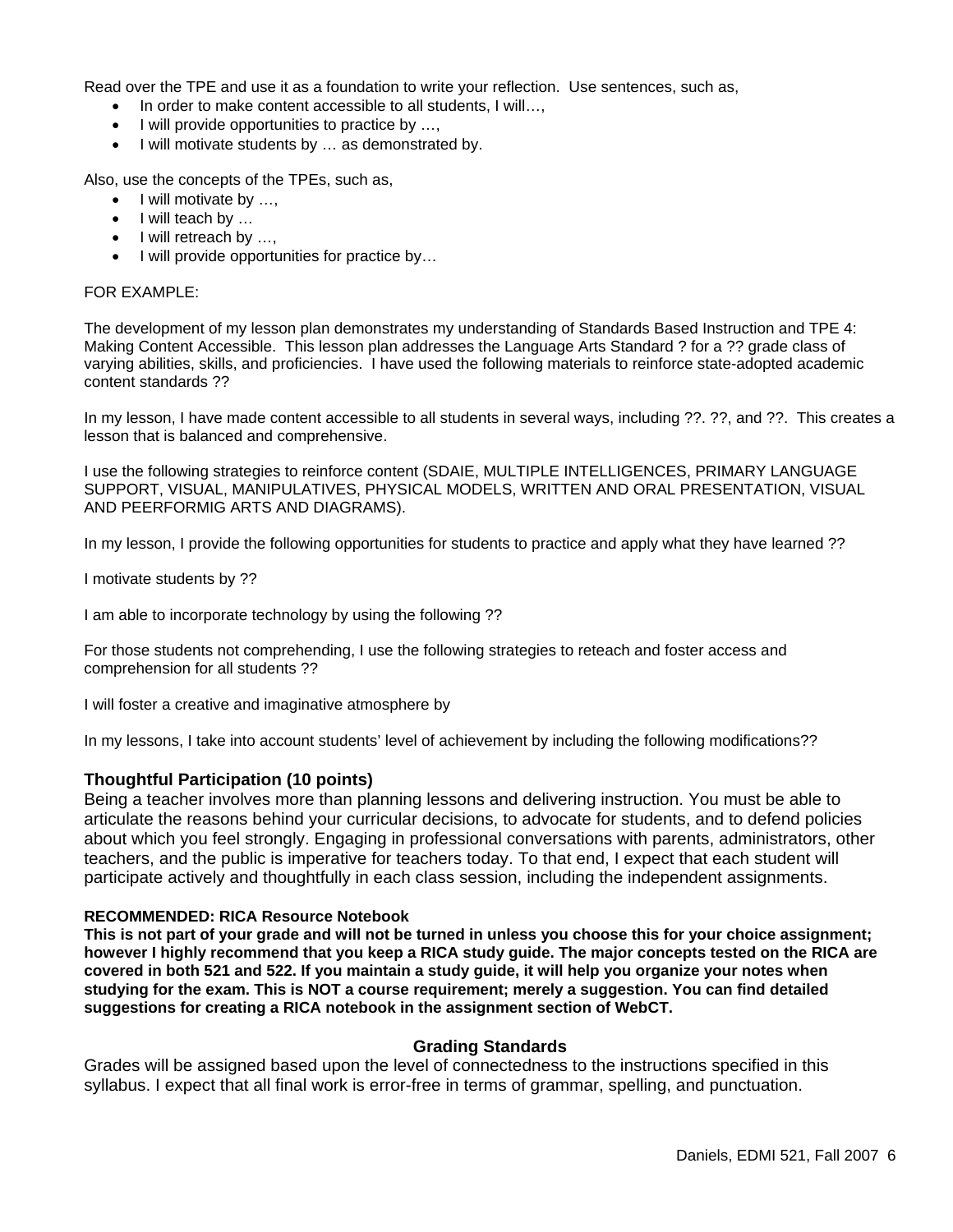Late work will only be considered on a case-by-case basis. Students must have extenuating circumstances and discuss them with the instructor well before the assignment is due. If permission to turn work in late is not explicitly granted by the professor, late work will not be accepted nor considered in the final grade.

### **All University Writing Requirement**

Every course at the university must have a writing requirement of at least 2500 words. This course meets that requirement through the lesson plan, reading reflections, choice assignment, and TPE reflective statements.

#### **CSUSM Academic Honesty Policy**

"Students will be expected to adhere to standards of academic honesty and integrity, as outlined in the Student Academic Honesty Policy. All written work and oral presentation assignments must be original work. All ideas/materials that are borrowed from other sources must have appropriate references to the original sources. Any quoted material should give credit to the source and be punctuated with quotation marks.

Students are responsible for honest completion of their work including examinations. There will be no tolerance for infractions. If you believe there has been an infraction by someone in the class, please bring it to the instructor's attention. The instructor reserves the right to discipline any student for academic dishonesty in accordance with the general rules and regulations of the university. Disciplinary action may include the lowering of grades and/or the assignment of a failing grade for an exam, assignment, or the class as a whole."

Incidents of Academic Dishonesty will be reported to the Dean of Students. Sanctions at the University level may include suspension or expulsion from the University.

#### **Plagiarism:**

As an educator, it is expected that each student will do his/her own work, and contribute equally to group projects and processes. Plagiarism or cheating is unacceptable under any circumstances. If you are in doubt about whether your work is paraphrased or plagiarized see the Plagiarism Prevention for Students website http://library.csusm.edu/plagiarism/index.html. If there are questions about academic honesty, please consult the University catalog.

#### **Electronic Communication Protocol:**

Electronic correspondence is a part of your professional interactions. If you need to contact the instructor, e-mail is often the easiest way to do so. It is my intention to respond to all received e-mails in a timely manner. Please be reminded that e-mail and on-line discussions are a very specific form of communication, with their own nuances and etiquette. For instance, electronic messages sent in all upper case (or lower case) letters, major typos, or slang, often communicate more than the sender originally intended. With that said, please be mindful of all e-mail and on-line discussion messages you send to your colleagues, to faculty members in the College of Education, or to persons within the greater educational community. All electronic messages should be crafted with professionalism and care. Things to consider:

- Would I say in person what this electronic message specifically says?
- How could this message be misconstrued?
- Does this message represent my highest self?
- Am I sending this electronic message to avoid a face-to-face conversation?

In addition, if there is ever a concern with an electronic message sent to you, please talk with the author in person in order to correct any confusion.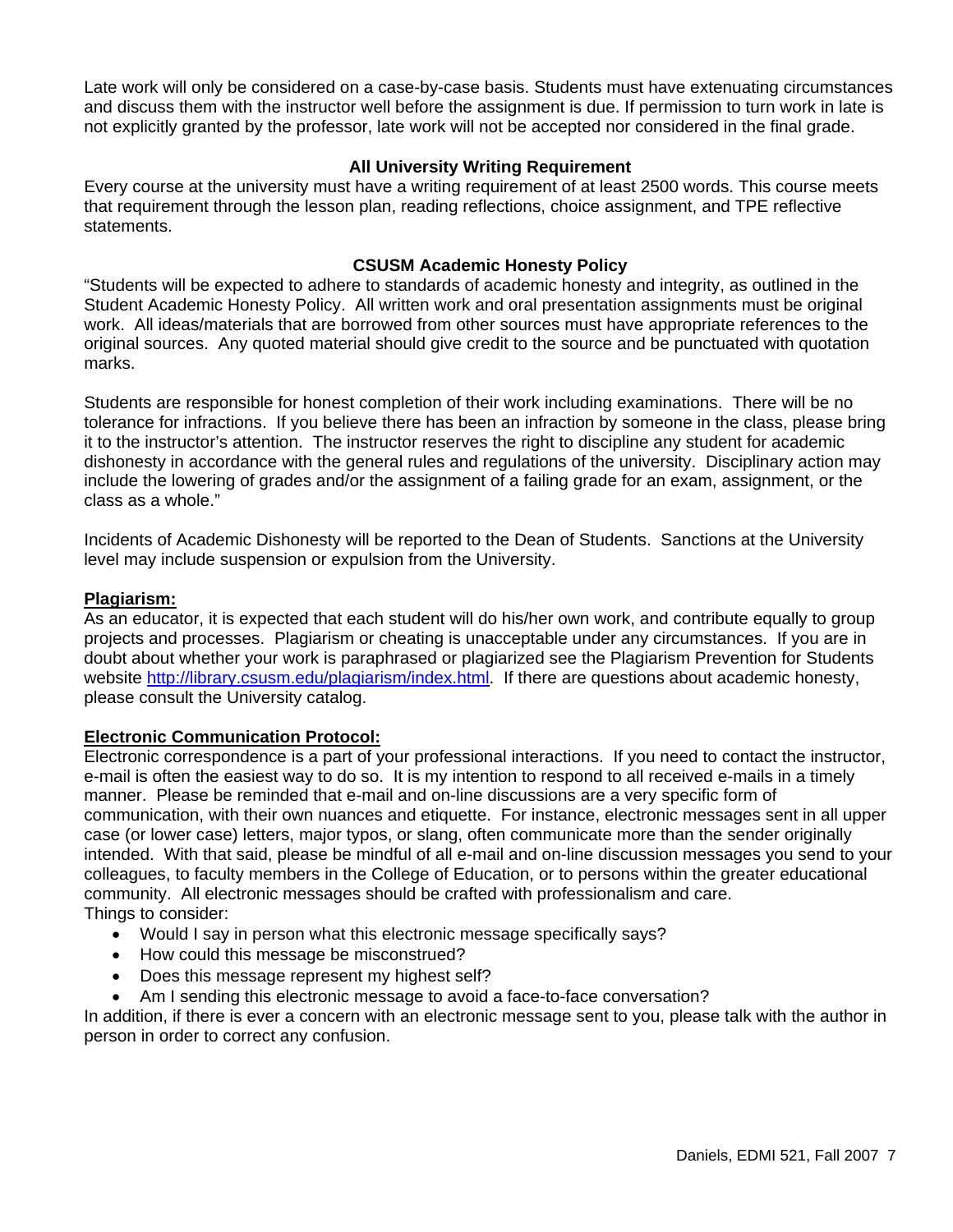# **Schedule/Course Outline**

While this schedule is carefully planned, the instructor reserves the right to make changes based on unforeseen events or teachable moments. Strategies for teaching English-language learners will be embedded into every class session.

| <b>Date</b>              | <b>Topic</b>                                      | <b>Responsibilities</b>                                           |
|--------------------------|---------------------------------------------------|-------------------------------------------------------------------|
| Session 1                | Course overview                                   | Get: Course textbooks by session 2                                |
| August 22                | Literacy autobiographies                          |                                                                   |
|                          | Language acquisition                              |                                                                   |
| Session 2                | Processes of literacy and cueing systems          | Read: C/A Chs 1 & 2; ELA standards for your                       |
| August 29                | <b>ELA</b> standards                              | grade level                                                       |
| Session 3                | Independent study                                 | Due: Reading reflection (1)<br><b>Work on: Field observations</b> |
| September 5              |                                                   |                                                                   |
| Session 4                | Emergent and early literacy                       | Read: C/A Ch 3; Beers Ch 13                                       |
| September 12             | Phonemic awareness and CAP                        |                                                                   |
| Session 5                | Phonics                                           | Read: C/A Ch 4                                                    |
| September 19             | Working with words                                | Due: Reading reflections (2)                                      |
| Session 6                | Assessment-An overview                            | Read: C/A Ch. 9; Beers Ch 15; Routman Ch 7                        |
| September 26             |                                                   | <b>BRI handouts on e-reserves</b>                                 |
| Session 7                | Comprehension instruction (Guided and             | Read: C/A Ch 6; Beers Chs 12 & 14;                                |
| October 3                | shared reading)                                   | Routman Ch 8                                                      |
|                          |                                                   | Due: Choice assignment                                            |
| Session 8                | Differentiation; Using assessment to plan         | Read: C/A Chs 8 & 10; Beers Chs 4, 5, & 6                         |
| October 10               | instruction; Comprehension lesson plans           | Due: Reading reflections (3)                                      |
| Session 9                | Adolescent literacy                               | Read: C/A Ch. 5; Beers Chs 1, 2, & 3                              |
| October 17<br>Session 10 | Vocabulary<br>Writers' Workshop with lesson plans |                                                                   |
| October 24               | Literature circles with choice books              | Bring: Rough draft of reading strategy lesson<br>plan             |
|                          |                                                   | Read: Beers Ch 9; Routman Ch 6; Choice Book                       |
| Session 11               | Online session: WebCT discussion on               | Work on: Field observations and lesson plans                      |
| October 31               | your field experiences                            |                                                                   |
| Session 12               | Writing                                           | Read: C/A Ch 7                                                    |
| November 7               |                                                   | Due: Final draft of lesson plan                                   |
| Session 13               | Writing and spelling                              | Read: Handouts; Beers Chs 19 &20                                  |
| November 14              |                                                   | <b>Due:</b> Reading reflections (4)                               |
| November 21              | No class because of early start (Aug 22)          |                                                                   |
| Session 14               | Structure of the English language                 | Read: Beers Ch 22; Routman Ch 12                                  |
| November 28              | Fluency                                           | Due: Reading reflections (1)                                      |
|                          | <b>TPEs</b>                                       |                                                                   |
| Session 15               | Literature selection                              | Bring: Three children's books to recommend                        |
| December 5               | Closure                                           | <b>Due: Field observations</b>                                    |